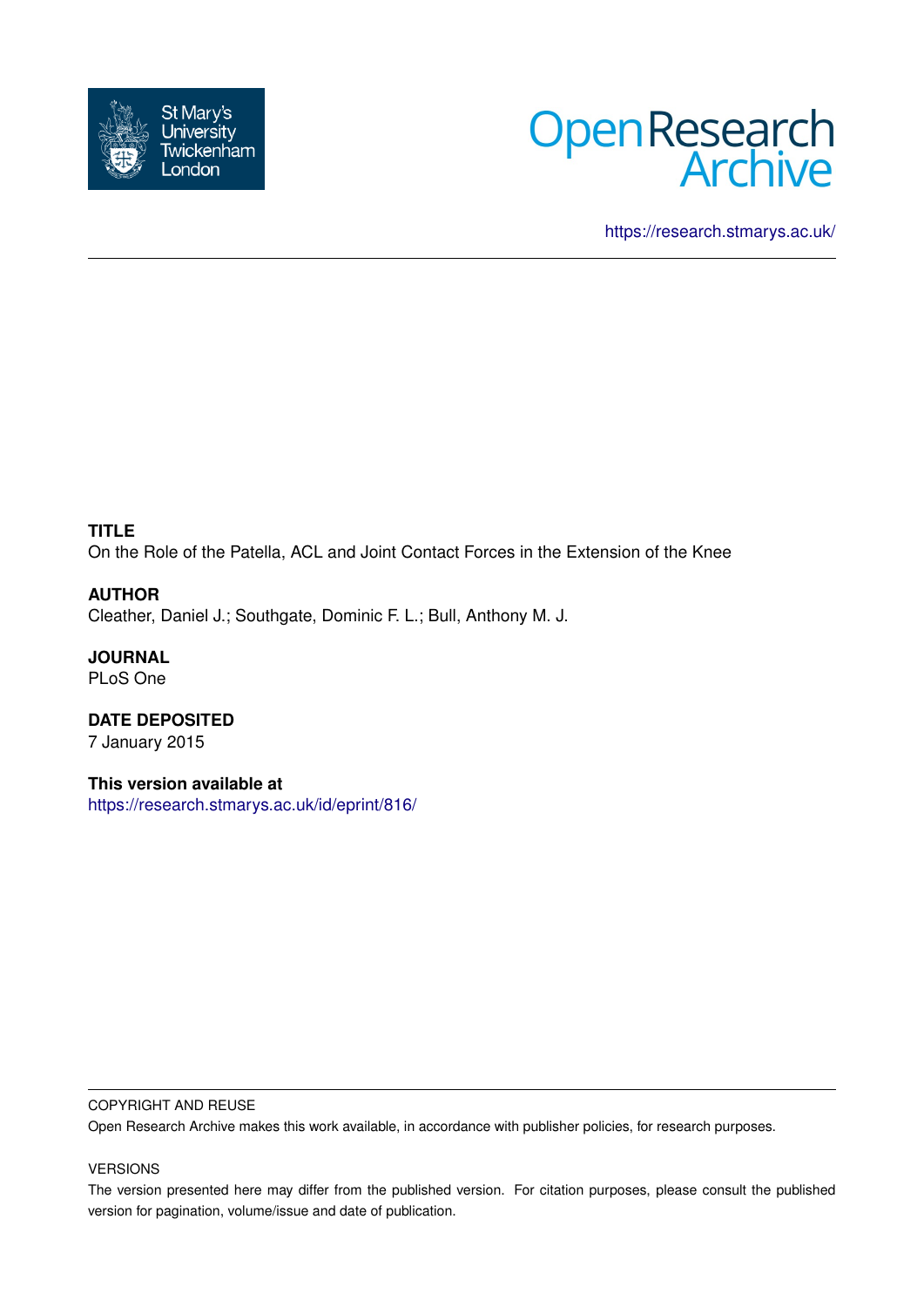RESEARCH ARTICLE

# On the Role of the Patella, ACL and Joint Contact Forces in the Extension of the Knee

#### Daniel J. Cleather<sup>1\*</sup>, Dominic F. L. Southgate<sup>2</sup>, Anthony M. J. Bull<sup>2</sup>

1. School of Sport, Health and Applied Sciences, St. Mary's University, Twickenham, United Kingdom, 2. Department of Bioengineering, Imperial College London, South Kensington Campus, London, United Kingdom

\*daniel.cleather@smuc.ac.uk

## Abstract

Traditional descriptions of the knee suggest that the function of the patella is to facilitate knee extension by increasing the moment arm of the quadriceps muscles. Through modelling and evidence from the literature it is shown in this paper that the presence of the patella makes the ability of the quadriceps to rotate the thigh greater than their ability to rotate the tibia. Furthermore, this difference increases as the knee is flexed, thus demonstrating a pattern that is consistent with many human movements. This paper also shows that the anterior cruciate ligament plays a previously unheralded role in extending the shank and that translation at the tibiofemoral and patellofemoral joints is important in improving the capacity for thigh rotation when the knee is flexed. This study provides new insights as to how the structure of the knee is adapted to its purpose and illustrates how the functional anatomy of the knee contributes to its extension function.



## **G** OPEN ACCESS

Citation: Cleather DJ, Southgate DFL, Bull AMJ (2014) On the Role of the Patella, ACL and Joint Contact Forces in the Extension of the Knee. PLoS ONE 9(12): e115670. doi:10.1371/ journal.pone.0115670

Editor: Damian Christopher Genetos, University of California Davis, United States of America

Received: July 24, 2013

Accepted: November 28, 2014

Published: December 23, 2014

**Copyright:** © 2014 Cleather et al. This is an open-access article distributed under the terms of the [Creative Commons Attribution License](http://creativecommons.org/licenses/by/4.0/), which permits unrestricted use, distribution, and reproduction in any medium, provided the original author and source are credited.

Funding: This work was partially supported by the Wellcome Trust and the Engineering and Physical Sciences Research Council. The funders had no role in study design, data collection and analysis, decision to publish, or preparation of the manuscript.

Competing Interests: The authors have declared that no competing interests exist.

## Introduction

The way in which the human knee joint extends has received considerable attention and is described primarily as a function of the extension of the tibiofemoral joint by the action of the quadriceps (mediated by the patella). However, this is a joint-based description of patellar function, based upon the assumption that the joint acts as a single degree of freedom hinge between the segments, and that the muscles rotate the segments about this hinge. However, this fundamental assumption does not hold true for the knee, where the bony anatomy provides little restraint and there is no obvious structure that could be considered to act as a hinge (the principal restraint is provided through tethering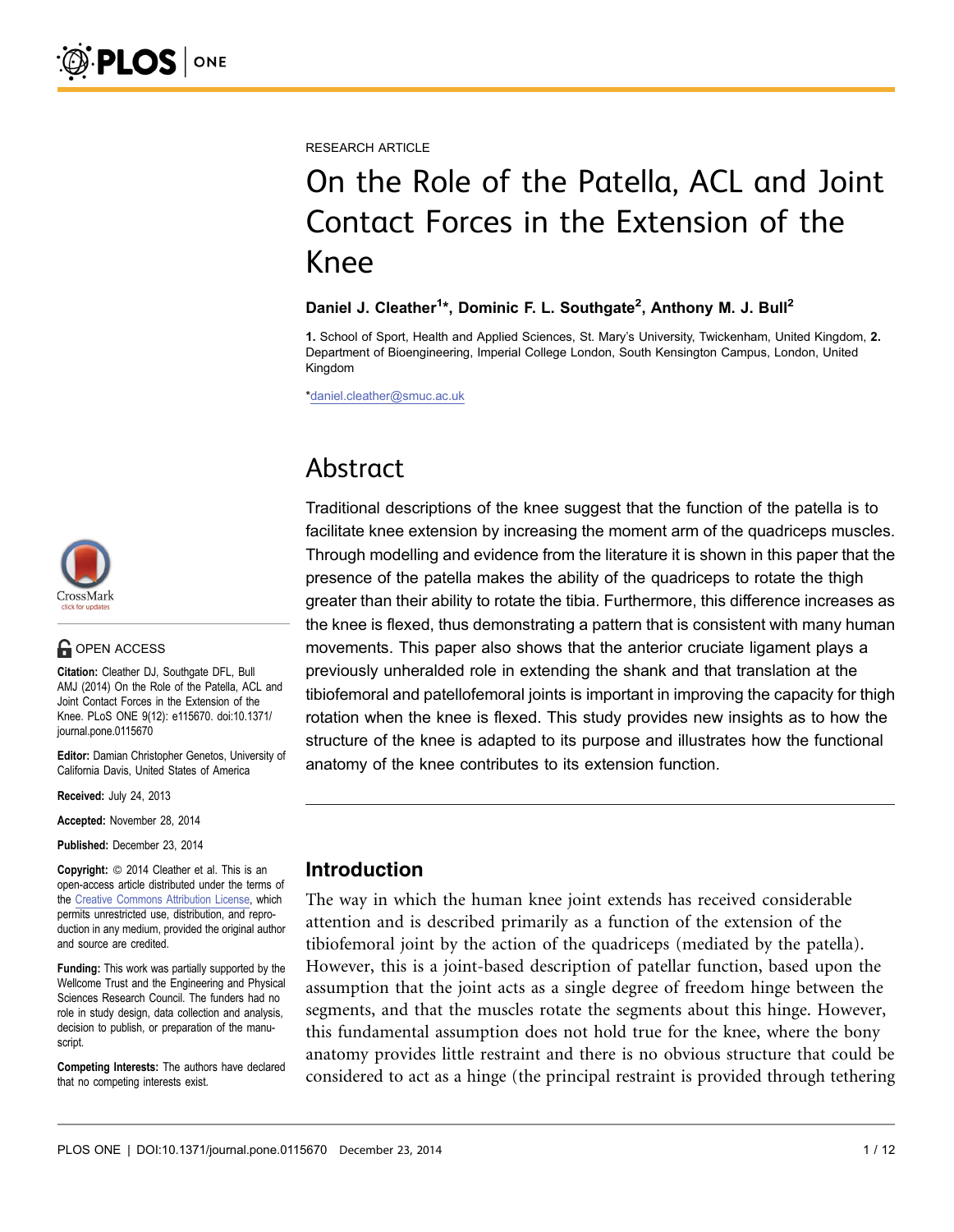by a limited number of ligaments [\[1\]\)](#page-11-0). Equally, the knee extensors differentially rotate the leg (thigh) and shank segments. Recently, segmental descriptions of movement have been proposed which describe the rotations of body segments rather than rotations of joints [\[2–6\].](#page-11-0) These are then used to consider how muscles, ligaments and joint reaction forces create rotation of the segments about their centre of mass (COM). The restraint provided by the passive structures of the joint is captured by considering their influence on the rotation of segments. Given the unique structure of the knee a segment-based approach can provide a clearer analysis of knee joint extension (as will be shown in this paper).

The role of the patella has been of particular interest to biomechanists. Despite early discussion [\[7,](#page-11-0) [8\]](#page-11-0) as to even the existence of a functional role for the patella (and consequently the practice of patellectomy  $[9, 10]$ ) there is now a fairly unanimous consensus that the function of the patella is to increase the effective moment arm of the patellar tendon (PT) about the tibiofemoral joint and to consequently magnify the extension moment produced by the quadriceps muscle group about the knee  $[7, 11]$  $[7, 11]$ . Of course, this is based upon a joint-based analysis.

Early commentators on the function of the patella assumed that it acted as a smooth pulley, such that the force in the quadriceps tendon (QT) was matched by that in the PT throughout the movement of the knee  $[7, 12-14]$ . In reality, the patella functions as a lever, changing the position of its pivot point in order to maintain force and moment equilibrium about the patella  $[15-18]$  as it flexes and processes around the trochlea of the femur [\[11\].](#page-11-0) This characteristic movement of the patella results in some important changes in the geometry of the extensor apparatus of the knee. Firstly, the articulation of the patella in combination with the changing centre of rotation of the tibiofemoral joint produces a change in the moment arm of the patella tendon about the knee [\[7,](#page-11-0) [19,](#page-11-0) [20\]](#page-11-0). Secondly, the imperative to maintain force and moment equilibrium at the patella produces a changing relationship between the force in the QT and PT, a fact that has been demonstrated in both experimental [\[15–17\]](#page-11-0) and modeling [\[18,](#page-11-0) [11\]](#page-11-0) studies. In particular the ratio of PT to QT forces (P/Q ratio) changes from around 1:1.1 at full extension to 1:0.6 at 120˚ of knee flexion [\[21\].](#page-12-0) Thirdly, the movement of the patellofemoral and tibiofemoral joints changes the orientation of the PT, changing its resultant action from providing an anterior shear on the tibial plateau in early knee flexion, to a posterior shear at deeper knee flexion angles [\[17,](#page-11-0) [22–25](#page-12-0)[\]](#page-11-0).

Although these changes in geometry are known, the fundamental reasons for them have not been described, and the presence of the patella is normally justified by the effect it has on the moment arm of the QT about the tibiofemoral joint. It is the contention of this article, that this is a function of a joint-based analysis. In particular, this article will show that the presence of the patella allows the quadriceps muscle group to exert a different rotation effect on the tibial and femoral segments, an effect that cannot be captured underneath the typical assumptions of a joint-based analysis. The difference in the rotation of the tibial and femoral segments is important in properly understanding the function of the extensor apparatus of the knee.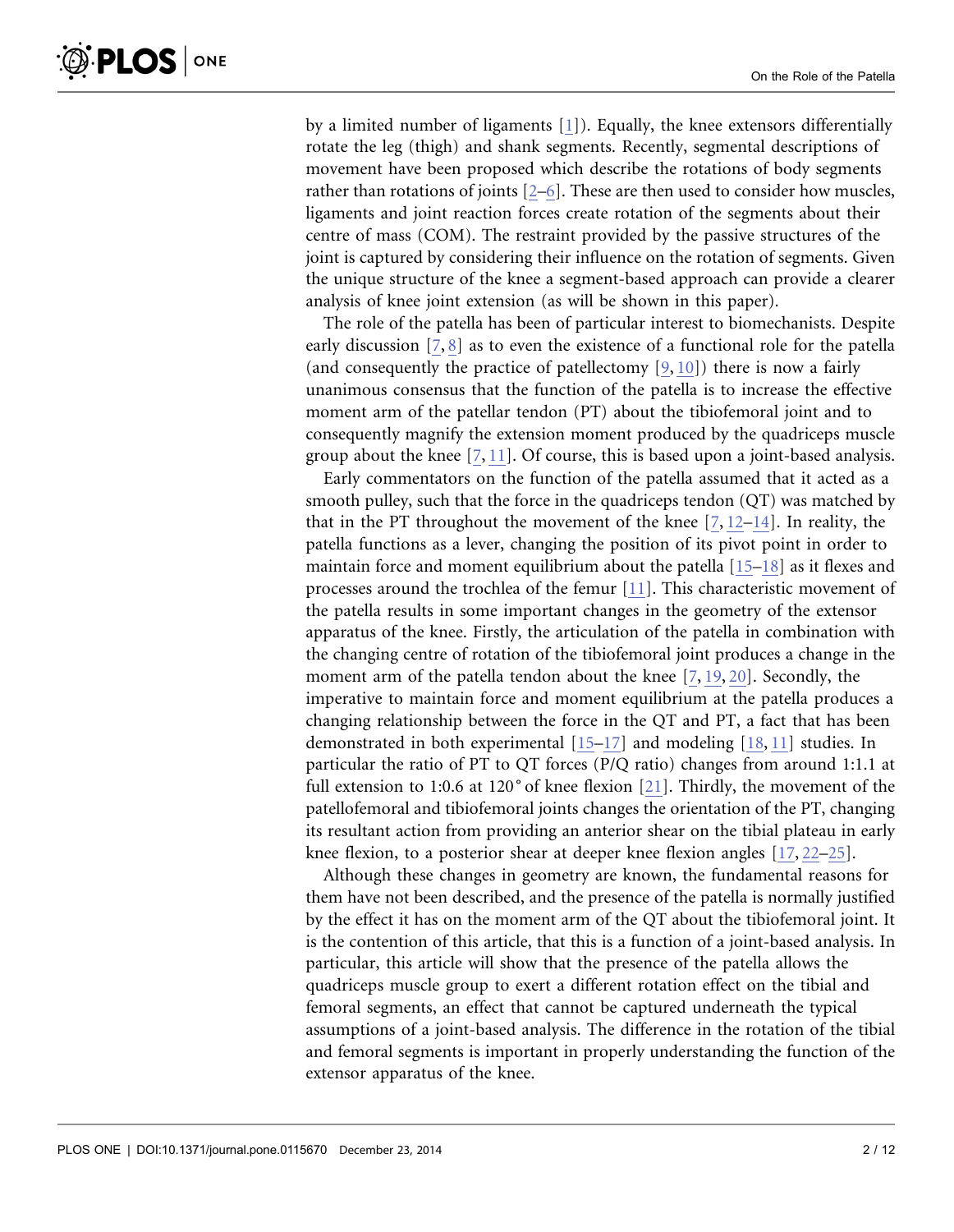## Materials and Methods

In this study, a simple two dimensional sagittal plane model based upon existing data sets [\[24,](#page-12-0) [26,](#page-12-0) [27\]](#page-12-0) is employed to explore the extension function of the lower limb. The purpose of the model is to describe the effective geometry of the extensor mechanism of the quadriceps – and in particular to describe the relative tendency of tension in the vastus parts of the quadriceps to create rotation of the tibial and femoral segments. This is achieved by determining all of the forces that act upon the tibial, femoral and patellar segments that are created by tension in the quadriceps and then by calculating the tendency of each of these forces to create rotation of the segments about their COM. It should be noted that the scope of this study is only to consider the relative moment generating capacity of the muscles and ligaments at the knee.

The model consists of three rigid linked segments with zero mass representing the femur, tibia and patella. Flexion of the knee is simulated by rotating the femur about a stationary tibia. At each flexion angle the model is assumed to be in static force and moment equilibrium (i.e. each segment is in static force and moment equilibrium), and the only forces acting upon each segment are those that arise due to tension in the quadriceps. Therefore the resultant force acting on each segment is zero (note that because the resultant force acting upon each segment is zero, that the moment acting upon each segment is independent of the reference point from which it is calculated). The tendency of tension in the quadriceps to create rotation of the tibial and femoral segments is determined by calculating the external moment that must be applied to the COM of each segment to maintain its static moment equilibrium. As rectus femoris is both a biarticular muscle, and creates a joint reaction force at the hip, this model is restricted to an analysis of the vastus parts of the quadriceps – i.e. those that only cross the knee.

The geometry of the model (as depicted in [Fig. 1](#page-4-0)) is determined as follows. Firstly, the lines of action of all forces on the tibial, patellar, and femoral segments that solely arise from tension in the quadriceps muscle group are calculated at intervals of 5 degrees from full extension to 120 degrees of knee flexion  $(\kappa)$ . The first step of this process is to calculate the lines of action of all muscle-tendon units. Initially, the regression equations of Herzog and Read [\[24\]](#page-12-0) are used to calculate the angle between the longitudinal axis of the tibial segment and the PT  $(\pi)$ , anterior cruciate ligament (ACL) and posterior cruciate ligament (PCL; the equations of Herzog and Read simply specify the relationship between knee flexion angle and the PT, ACL and PCL angles). Next, the data of Nha and colleagues [\[26\]](#page-12-0) is used to determine the inclination of the patella relative to the femoral segment ( $\rho$ ) for each interval (Nha and colleagues reported the inclination of the patella through a range of knee flexion angles. In the model described here, this data is then used to find a function representing the inclination of the patella for any given knee flexion angle). The line of action of the QT relative to the femoral segment  $(\mu)$  is assumed to be constant up until the point at which the QT wraps around the distal femur and is taken from the anatomical data of Klein Horsman and colleagues [\[27\]](#page-12-0) (the data set of Klein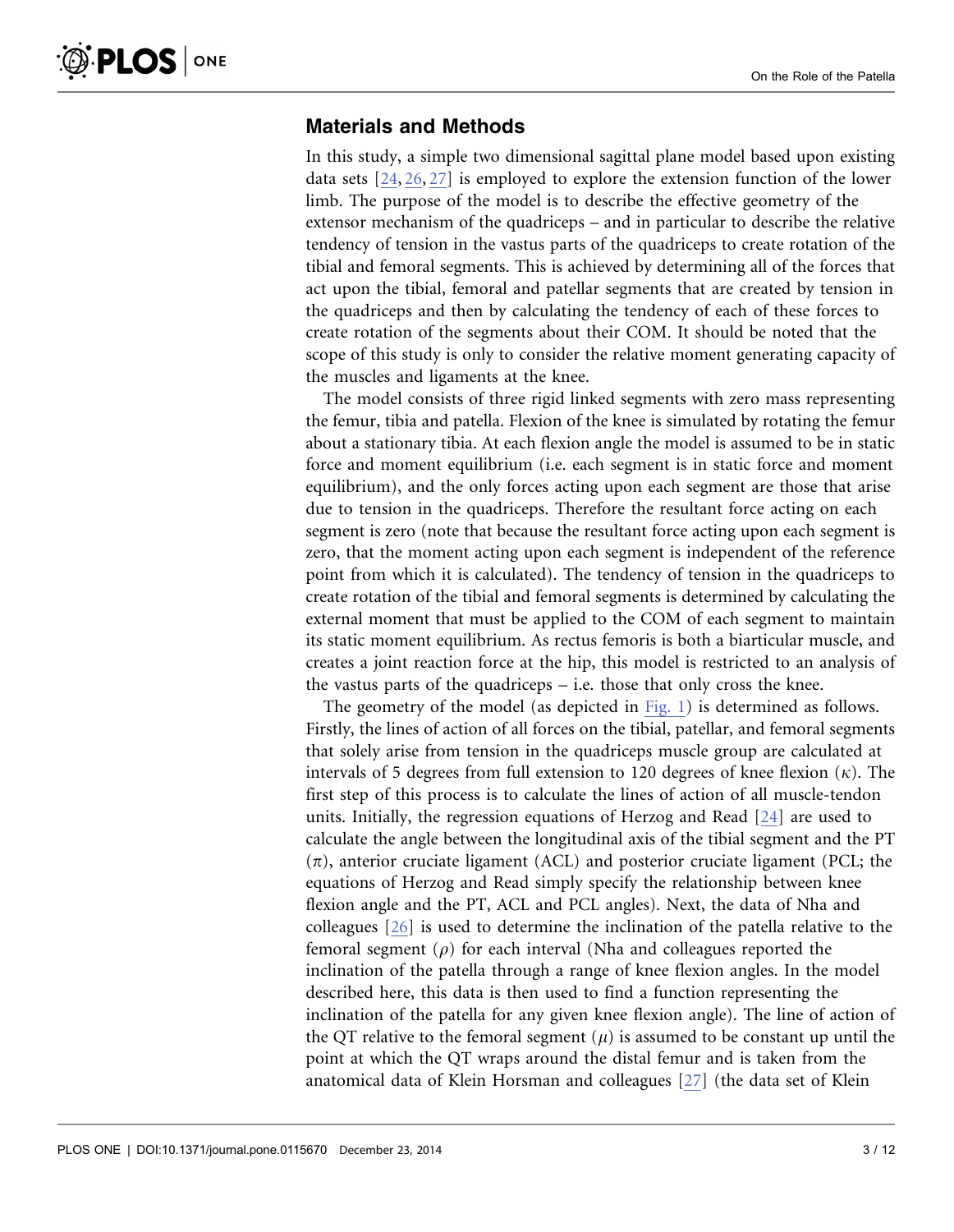<span id="page-4-0"></span>

Fig. 1. The geometry of the extensor mechanism of the knee (as described in this model).  $\kappa =$  knee flexion angle;  $\pi$  = patellar tendon angle (relative to the longitudinal axis of the tibia);  $\rho$  = patella tilt angle (relative to the longitudinal axis of the femur);  $\mu$  = angle of the quadriceps relative to the femur;  $\alpha$  = angle of incidence of the quadriceps tendon on the patella;  $\beta$  = angle of incidence of the patellar tendon on the patella.

Horsman and colleagues describes the geometry of the lower limb in terms of 3D anatomical locations, and so it is a trivial task to calculate this angle).

Given the known angles described above  $(\kappa, \pi, \rho, \mu)$  it is then possible to calculate the angles of incidence of the QT  $(\alpha)$  and PT  $(\beta)$  on the patella from geometrical considerations. These relationships are outlined in Fig. 1. Firstly, consideration of the large triangle  $\triangle ABC$ , and given that  $\rho$  and  $\mu$  are known, allows the calculation of the angle of incidence of the QT on the patella  $(\alpha)$ . Next, consideration of the small triangle  $\triangle DEF$ , and given that  $\kappa$  and  $\pi$  are known, allows the determination of the angle  $tf == "PTDC6" char47EDF$ . Finally, consideration of the triangle  $\triangle ADC$ , and given that  $\rho$  and  $tf == "PTDC6" char47EDF$  are known, allows the calculation of the angle of incidence of the PT on the patella  $(\beta)$ . Of course, this analysis only applies for one particular geometrical configuration of the knee, but it is a trivial task to repeat the analysis for other positions.

In this model, the patella is assumed to be in force and moment equilibrium at all knee flexion angles. Consequently, this produces a changing ratio of PT to QT forces (P/Q ratio) as the knee flexes, as has been described by previous authors. This ratio can be simply calculated from Equation 1, based upon the angles of incidence of the QT  $(\alpha)$  and PT  $(\beta)$  on the patella. The P/Q ratio produced by this procedure is compared to previous research [\[18,](#page-11-0) [21](#page-12-0)[\]](#page-11-0) and the initial angle of the patella relative to the femur adjusted to provide the best possible fit. This is assumed to be a valid assumption as the data of Nha and colleagues [\[26\]](#page-12-0) simply describes the relative change in patella tilt with increasing knee flexion, and does not determine the effective functional axis of the patella.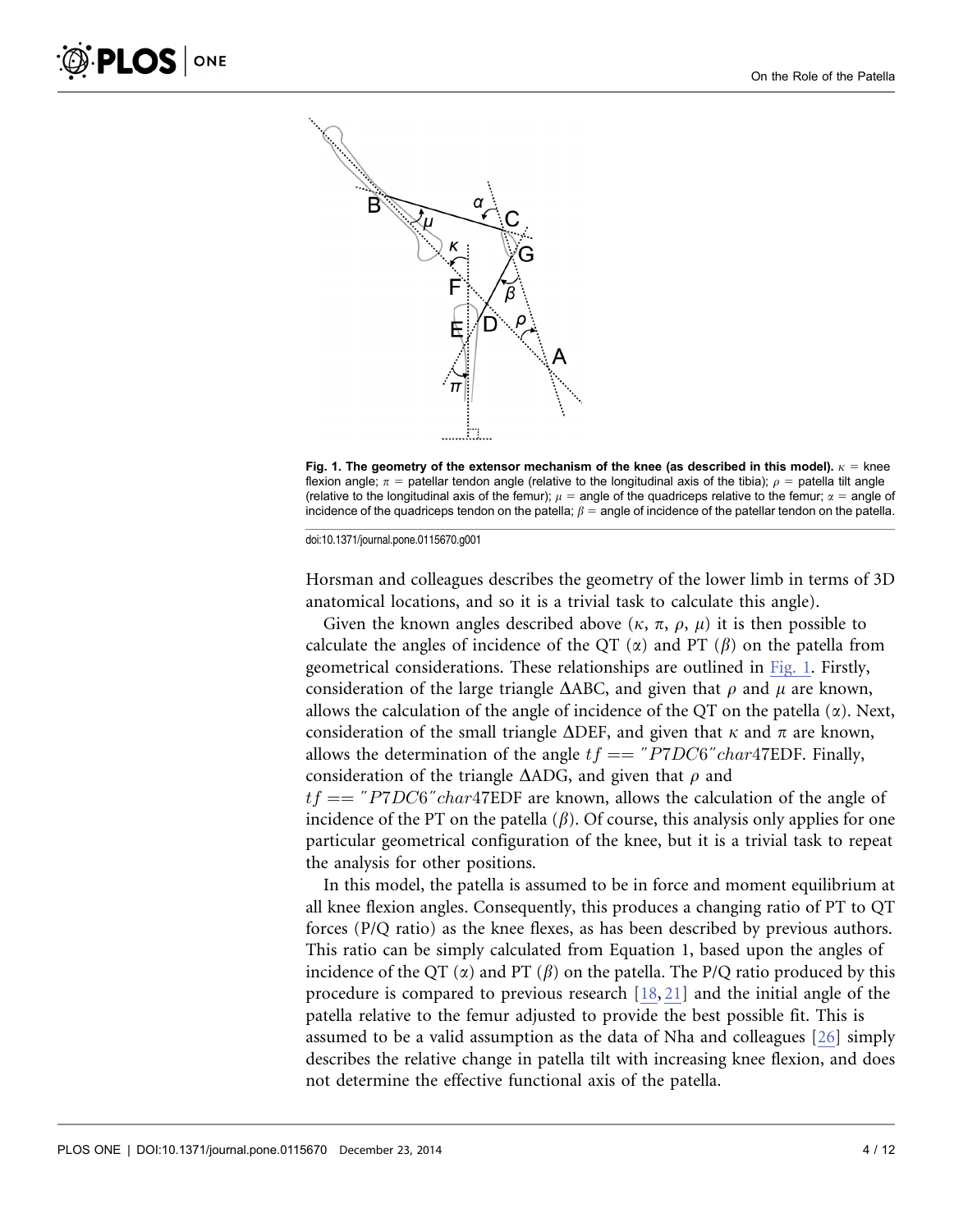$$
\frac{P}{Q} = \frac{\cos \alpha}{\cos \beta}
$$
 Equation 1

Next, all of the forces that act upon the tibial, femoral and patellar segments as a result of tension in the quadriceps are calculated, by assuming a nominal tension of 1 N in the QT. Firstly, the tension in the PT is calculated based upon the P/Q ratio, giving the PT force acting on the tibia. The tension in the cruciate ligaments can then be calculated by assuming that they are the sole restraints to anterior/ posterior shear of the tibia and using the cruciate ligament angles calculated earlier (note that this assumption means that only one of the cruciate ligaments is recruited at any joint angle). The final force acting on the tibia is the tibiofemoral joint contact force (TFJ) which is equal and opposite to the sum of the PT and cruciate ligament forces, and in this model is assumed to be directed through the COM of the tibia. Next the three forces acting upon the patella are calculated, based upon the assumption that the contact force between patella and femur maintains force equilibrium at the patella, by equilibrating the QT and PT forces. Finally, four forces act upon the femur; the QT force and the patellofemoral joint contact force (PFJ) which are assumed to be equal and opposite to the analogous forces acting upon the patella, and the TFJ and cruciate ligament forces which are equal and opposite to those acting on the tibia. The forces acting upon all three segments are depicted on [Fig. 2](#page-6-0).

The forces acting upon the femur and tibia are assumed to create rotation about the COM of each segment, the position of which is taken from the data of Klein Horsman and colleagues [\[27\].](#page-12-0) In addition, the origin of the QT on the femur, the insertion of the PT on the tibia and the origins and insertions of the cruciate ligaments are also taken from this data set. The point of application of the TFJ on the tibia is assumed to remain fixed throughout knee flexion however, the point of application of the TFJ on the femur changes during knee flexion. This is achieved by modelling the distal articular surface of the femur as a circle, and by assuming that flexion of the tibiofemoral joint is achieved by the combination of the femur rolling and sliding on the tibial plateau. Similarly the contact point of the PFJ with the femur is modelled by assuming that the patella articulates with a circle representing the trochlea. The QT is also assumed to wrap around this shape from 85 degrees of knee flexion. All of the geometry described above is also derived from the geometrical data of Klein Horsman and colleagues [\[27\]](#page-12-0).

At this point, all of the force vectors acting on both femoral and tibial segments arising from 1 N of tension in the QT are known in conjunction with their effective point of application. Thus the moment created by each force for each 1 N of tension about the COM of the relevant segment can be calculated. It should be noted that as this calculation yields the moment per Newton of tension in the QT, the quantity calculated is simply a distance. For this reason, the results presented below describe the effective moment arm (in cm) of the rotation effect created by each structure that arises due to 1 N of quadriceps tension. That is, the actual moment exerted by a given structure, given a particular amount of quadriceps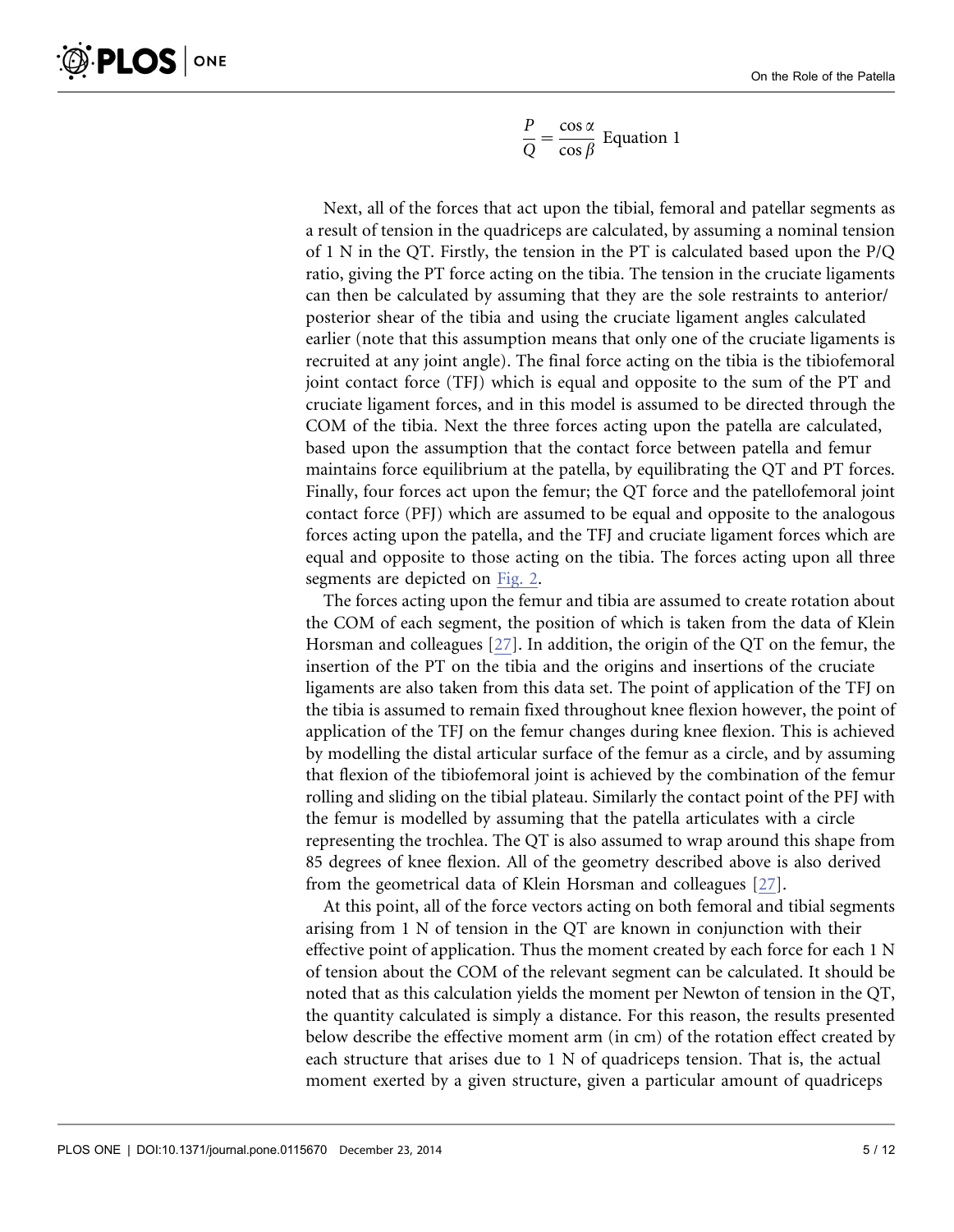<span id="page-6-0"></span>



tension can be found by multiplying the effective moment arm of the structure by the amount of quadriceps tension. Equally, the net moment of all of the forces acting on each of the femoral and tibial segments that arises due to quadriceps tension would be calculated by multiplying the amount of quadriceps tension by the combined effective moment arm for the segment. In all of the figures presented below, a positive effective moment arm indicates a moment that would tend to extend the knee joint. Thus although the tibial and femoral segments rotate in opposite directions during knee extension in this paper both moments are presented as positive knee joint moments.

#### **Results**

The results of this modelling study suggest that at low angles of knee flexion, extension of the tibia is a consequence of the ACL force, as the PT actually impresses a flexion moment on the segment ([Fig. 3A](#page-7-0)). At higher angles of knee flexion, the changing orientation of the PT allows it to directly contribute to tibial extension but a small flexion moment is imposed by the PCL. The combined effect of the cruciate ligament and PT forces produces the strongest extension moment in low angles of knee flexion. The extension moment acting on the tibial segment then diminishes until at a knee flexion angle of 80 degrees it is almost zero.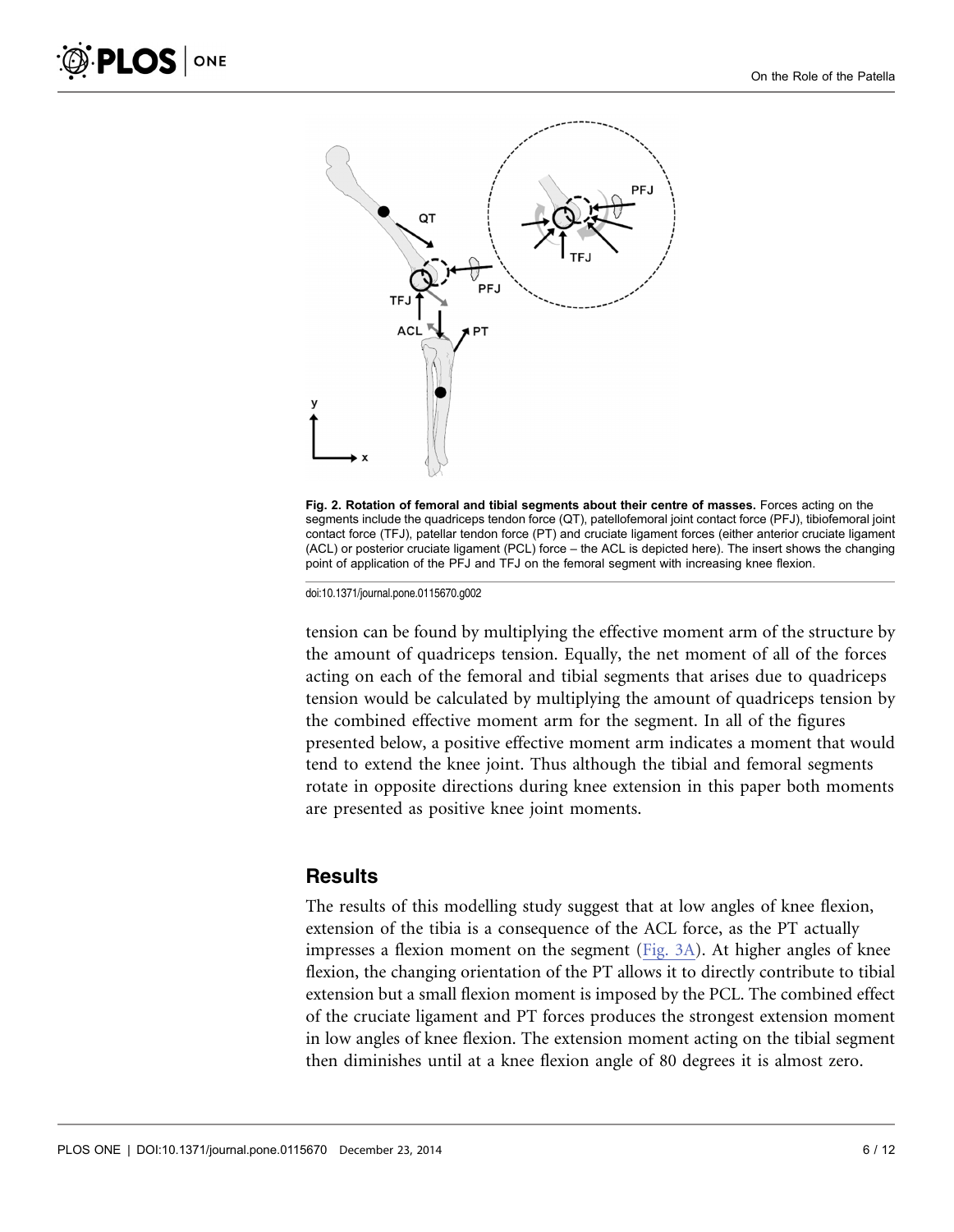<span id="page-7-0"></span>

Fig. 3. Effective moment arms (MA) of the forces acting upon the tibial and femoral segments that arise due to quadriceps tension; A) tibial segment; B) femoral segment; and C) combined effect on the knee.

**PLOS** ONE

The rotation effects of the individual forces acting upon the femoral segment are of a greater magnitude than those acting on the tibia (Fig. 3B). However, in combination they produce an extension moment that is only about double that acting on the tibial segment (at least in full extension). It is clear that the influence of the PFJ is of critical importance in producing the extension effect, although the QT does become more important after it wraps around the femoral condyles. In contrast to the tibial segment, the extension moment acting on the femoral segment increases during knee flexion.

The sum of the extension moments acting upon the tibial and femoral segments gives the effective moment that extends the tibiofemoral joint (Fig. 3C). It is clear that the effective knee moment remains relatively constant during knee flexion however the way in which this knee moment is produced changes markedly. In particular, in early knee flexion there is an extension moment acting upon both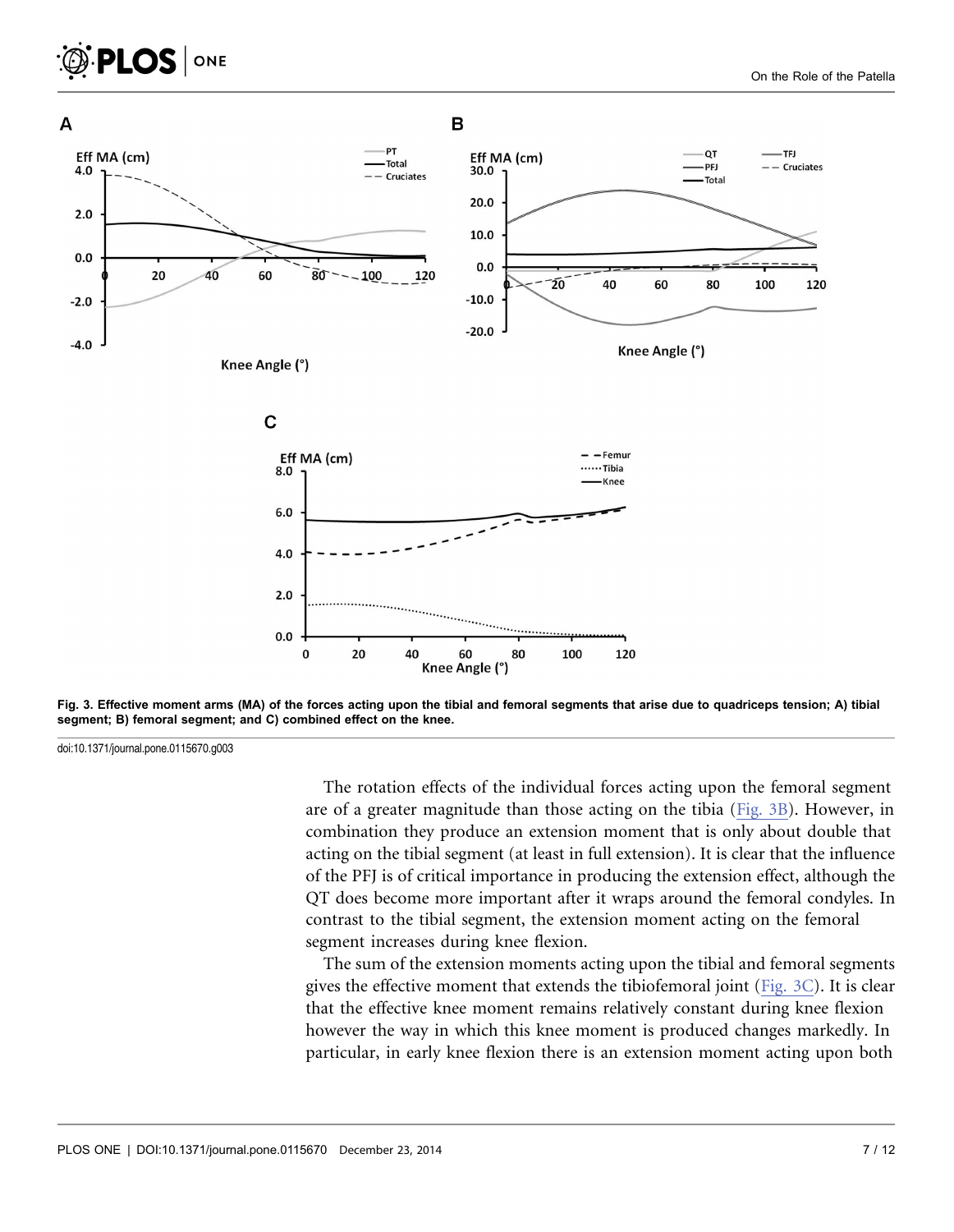the tibial and femoral segments however, in later knee flexion there is a greater contribution from femoral rotation.

## **Discussion**

Traditional joint-based descriptions of the patella suggest that its function is to act as a ''joint spacer'', increasing the moment arm of the PT about the tibiofemoral joint. This traditional analysis also suggests that the moment arm of the PT changes as the knee flexes, first increasing as the knee flexes (from full extension) until it peaks at between 30 and 60 degrees of knee flexion, before then decreasing again (see Tsaopoulos and colleagues [\[19\]](#page-11-0) for a review). It is also common for a joint-based analysis to include the assumption that the moment impressed by the PT on the tibial segment is equal and opposite to the moment impressed on the femoral segment.

The results of this study suggest a very different picture of patellar function. In particular, the segment-based analysis presented here suggests that tension in the quadriceps creates a different rotation effect on the tibial and femoral segments. This finding is one that is precluded by a traditional joint-based analysis due to the common assumption that the rotation effect on the tibial segment is equal and opposite to that on the femoral segment. Equally, this study suggests that the overall tendency of quadriceps tension to create rotation of the knee joint remains fairly constant throughout knee flexion, again in contrast to the joint-based analysis. Thus, the results of a segment-based analysis suggest that the role of the patella is to keep the effective moment arm of quadriceps tension about the knee joint constant, but also changing the way in which extension is achieved. In particular, with increasing angles of knee flexion, the tendency for the mechanism to extend the tibial segment is reduced whilst the tendency for femoral extension is increased. This pattern is consistent with the kinematics of a number of common movement patterns that involve closed kinetic chain flexion and extension of the knee through a full range of motion (e.g. squatting or lunging). During these activities at deeper knee flexion angles the extension of the lower limb is primarily achieved by the rotation of the thigh about a relatively stationary shank. It is only at shallower knee flexion angles where there is appreciable rotation of the tibial segment.

A further advantage of the segment-based analysis is inherent in the increased detail of the approach. For instance, underneath a joint-based analysis some of the detail relating to the function of the joint is lost, as the forces and structures that create the rotation are not explicitly modelled. This study therefore is able to provide further insight into the way in which quadriceps tension creates extension of the lower limb.

In [Fig. 3A](#page-7-0) it was shown that in low angles of knee flexion the production of a tibial extension moment is due to the ACL force. This is entirely consistent with previous research exploring the geometry of the PT during knee flexion. At full extension the PT is orientated anteriorly relative to the tibial plane [\[22,](#page-12-0) [24,](#page-12-0) [27\]](#page-12-0)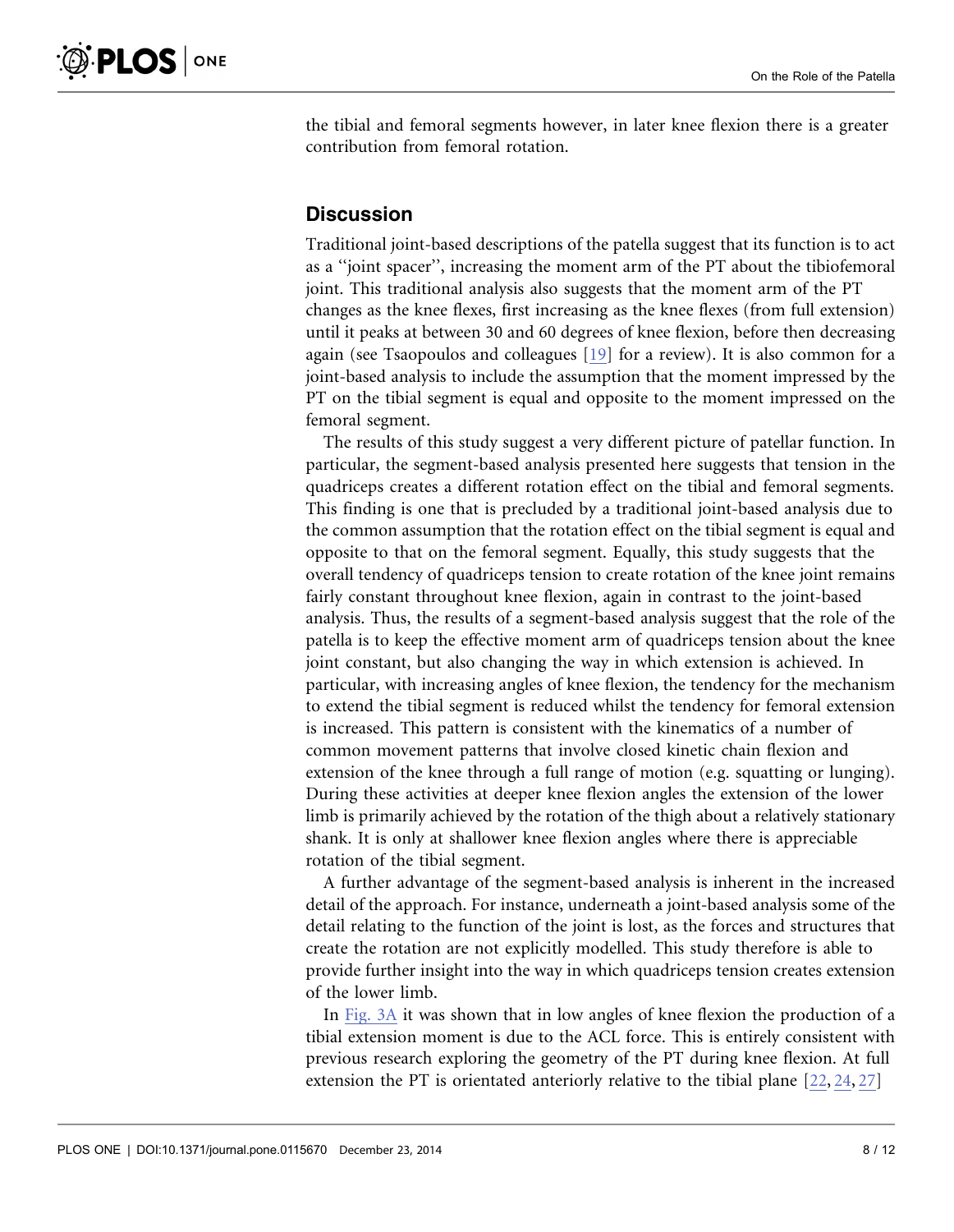

Fig. 4. Extension of the tibia by quadriceps tension. A) when the knee angle is small the quadriceps actually exerts a flexion moment on the tibia and the extension moment is provided by the ACL; and B) with increased knee flexion angle, the patellar tendon can now produce an extension moment of the tibia, conversely recruitment of the PCL produces a flexion moment.

such that it produces a flexion moment upon the tibial segment (see Fig. 4A). Thus the only way in which the PT can contribute to tibial extension is by creating an anterior shearing of the tibia, recruiting the ACL, which in turn exerts an extension moment on the tibia. This relationship is captured by a joint-based analysis (within the assumption of a hinge joint), but the detail is lost. In particular, a joint-based analysis might lead to the understanding that the role of the ACL is simply to resist anterior shearing of the tibia, neglecting its important function in extending the tibia. The contention that extension of the tibia requires tension in the ACL is also supported by studies that have demonstrated that the ACL is recruited at knee angles from around 0<sup>°</sup> to 50<sup>°</sup> during open chain knee extension activities [\[28\]](#page-12-0) and even that increased extension moments increase the recruitment of the ACL [\[29\].](#page-12-0)

At deeper knee flexion angles the PT is orientated more posteriorly and able to independently produce an extension of the tibia. However, this study [\(Fig. 3A](#page-7-0)) suggests that this is accompanied by a flexion moment produced by recruitment of the PCL (Fig. 4B). This is consistent with musculoskeletal modelling studies that have suggested increased recruitment of the PCL when the knee is more flexed (e.g., the work of Escamilla et al. [\[30\]\)](#page-12-0).

An understanding as to the rotation of the femoral segment ([Fig. 3B](#page-7-0)) is more intuitive. The TFJ and cruciate ligaments create flexion moments (although the PCL has a mild extension effect in deeper knee flexion) whereas the PFJ creates an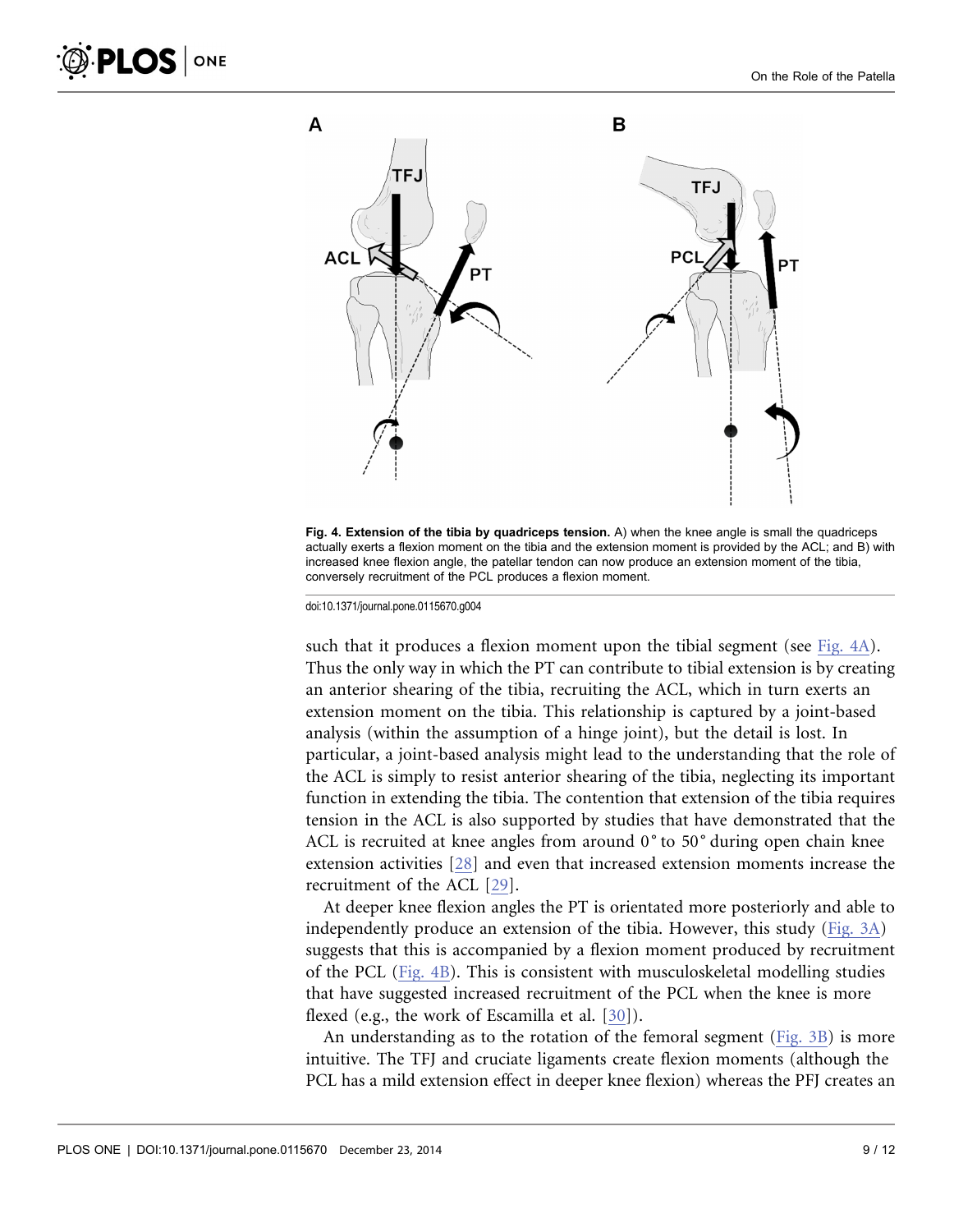extension effect (that does vary with knee angle). The line of action of the QT passes close to the COM of the femur (prior to the wrapping of the QT about the femoral condyles) thus its extension ability is limited, but after wrapping, it is well placed to create an extension effect. Overall, the combination of these four forces creates a moment that extends the femoral segment that varies based on the changing positions at which they act, as well as their relative magnitudes. It is important to note that the changing position of the TFJ with increasing knee flexion contributes to the decreased flexion moment it exerts whereas the extension effect of the PFJ is increased by the movement of the patella. This demonstrates the importance of joint translation (the relative change in position of the joint surfaces caused by the relative translation of the two segments) at both the tibiofemoral and patellofemoral joints to the production of knee extension.

The mechanical understanding of knee joint function reported in this study is based upon a simplified model of the knee. In common with previous similar studies of knee joint function [\[23,](#page-12-0) [31,](#page-12-0) [32\]](#page-12-0) this model is restricted to the sagittal plane, an assumption that is justified by the focus on only the extension behaviour of the knee. In addition, the anterior/posterior articular restraint at the knee joint is solely represented by the cruciate ligaments, and other structures of the knee (including the articular geometry and the menisci) are not considered. This simplification is justified in part by the fact that these structures are not likely to contribute significantly to anterior/posterior stability at the knee [\[1,](#page-11-0) [33](#page-12-0)[\]](#page-11-0) and in part by the fact that the model used here has been kept as simple as possible by design. In any case, the effect of the cruciate ligaments reported here can be taken as representing the upper bound of their potential role. It should also be noted that the effective moment arms of the individual forces are dependent on the choice of reference point (but the effective moment arm of the sum of the forces acting on a segment is invariant with respect to reference point as described in the methods).

The traditional conception as to the role of the patella is that it acts as a "spacer" to increase the moment arm of the PT about the tibiofemoral joint. This study suggests that the reason for the unique structure of the extensor mechanism of the lower limb is to increase the tendency of quadriceps tension to create femoral rotation as the knee flexion angle increases with a concomitant reduction in tibial rotation. This is important to adjust to the demands of many human locomotor tasks. In addition, this paper demonstrates that recruitment of the ACL is important to extension of the tibia, and similarly that the translations at the tibiofemoral and patellofemoral joints play a pivotal role in producing a strong extension of the femur.

## Acknowledgments

We thank J. E. Goodwin for critical discussions and for reading the manuscript.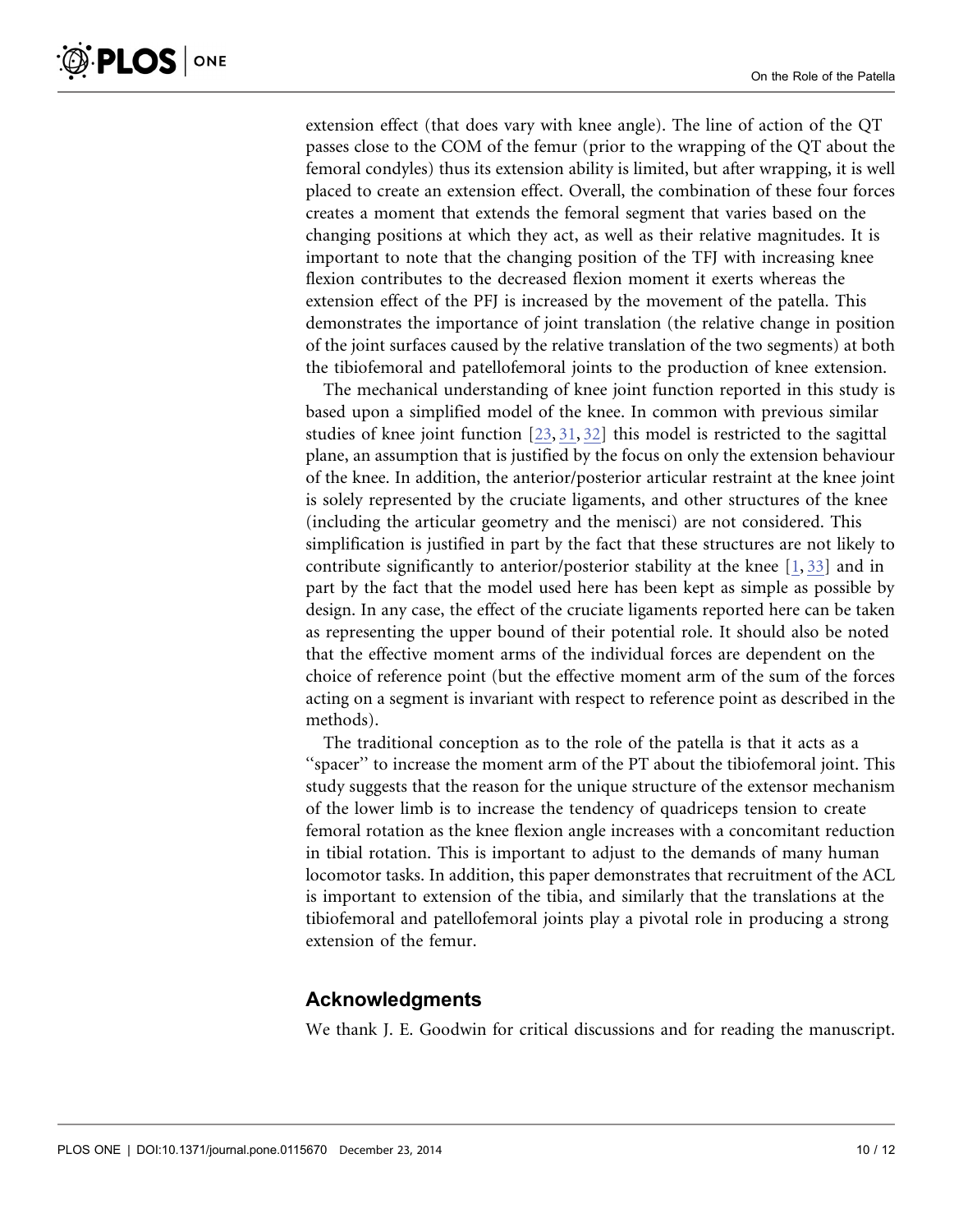#### <span id="page-11-0"></span>Author Contributions

Conceived and designed the experiments: DJC. Performed the experiments: DJC DFLS. Analyzed the data: DJC DFLS AMJB. Wrote the paper: DJC DFLS AMJB.

#### References

- 1. Butler DL, Noyes FR, Grood ES (1980) Ligamentous restraints to anterior-posterior drawer in the human knee. A biomechanical study. J Bone Jt Surg-Am Vol 62: 259–270.
- 2. Cleather DJ, Bull AMJ (2011) An Optimization-Based Simultaneous Approach to the Determination of Muscular, Ligamentous, and Joint Contact Forces Provides Insight into Musculoligamentous Interaction. Ann Biomed Eng 39: 1925–1934. doi:10.1007/s10439-011-0303-8.
- 3. Cleather DJ, Goodwin JE, Bull AMJ (2011) An Optimization Approach to Inverse Dynamics Provides Insight as to the Function of the Biarticular Muscles During Vertical Jumping. Ann Biomed Eng 39: 147– 160. doi:10.1007/s10439-010-0161-9.
- 4. Cleather DJ, Goodwin JE, Bull AMJ (2011) Erratum to: An Optimization Approach to Inverse Dynamics Provides Insight as to the Function of the Biarticular Muscles During Vertical Jumping. Ann Biomed Eng 39: 2476–2478. doi:10.1007/s10439-011-0340-3.
- 5. Cleather DJ, Bull AM (2012) The development of lower limb musculoskeletal models with clinical relevance is dependent upon the fidelity of the mathematical description of the lower limb. Part 1: equations of motion. Proc Inst Mech Eng [H] 226: 120–132. doi:10.1177/0954411911432104.
- 6. Cleather DJ, Southgate DFL, Bull AMJ (2015) The role of the biarticular hamstrings and gastrocnemius muscles in closed chain lower limb extension. J Theor Biol 365: 217–225. doi:10.1016/j.jtbi.2014.10.020.
- 7. Kaufer H (1971) Mechanical Function of the Patella. J Bone Jt Surg Am 53: 1551–1560.
- 8. Is the patella really necessary? (1945). The Lancet 246: 53. doi:10.1016/S0140-6736(45)91805-8.
- 9. Sutton F, Thompson C, Lipke J, Kettelkamp D (1976) The effect of patellectomy on knee function. J Bone Jt Surg Am 58: 537–540.
- 10. Shorbe H, Dobson C (1958) Patellectomy Repair of the Extensor Mechanism. J Bone Jt Surg Am 40: 1281–1418.
- 11. Amis AA, Farahmand F (1996) Extensor mechanism of the knee. Curr Orthop 10: 102–109.
- 12. Hungerford DS, Barry M (1979) Biomechanics of the patellofemoral joint. Clin Orthop 144: 9–15.
- 13. Reilly DT, Martens M (1972) Experimental analysis of the quadriceps muscle force and patello-femoral joint reaction force for various activities. Acta Orthop Scand 43: 126-137.
- 14. Smidt GL (1973) Biomechanical analysis of knee flexion and extension. J Biomech 6: 79–92.
- 15. Bishop RED, Denham RA (1977) A note on the ratio between tensions in the quadriceps tendon and infra-patellar ligament. Eng Med 6: 53–54.
- 16. Huberti HH, Hayes WC, Stone JL, Shybut GT (1984) Force ratios in the quadriceps tendon and ligamentum patellae. J Orthop Res 2: 49–54.
- 17. Buff H-U, Jones LC, Hungerford DS (1988) Experimental determination of forces transmitted through the patello-femoral joint. J Biomech 21: 17–24.
- 18. Van Eijden TMGJ, Kouwenhoven E, Verburg J, Weijs WA (1986) A mathematical model of the patellofemoral joint. J Biomech 19: 219–223. doi:10.1016/0021-9290(86)90154-5.
- 19. Tsaopoulos DE, Baltzopoulos V, Maganaris CN (2006) Human patellar tendon moment arm length: Measurement considerations and clinical implications for joint loading assessment. Clin Biomech 21: 657–667. doi:10.1016/j.clinbiomech.2006.02.009.
- 20. Tsaopoulos DE, Baltzopoulos V, Richards PJ, Maganaris CN (2007) In vivo changes in the human patellar tendon moment arm length with different modes and intensities of muscle contraction. J Biomech 40: 3325–3332. doi:10.1016/j.jbiomech.2007.05.005.